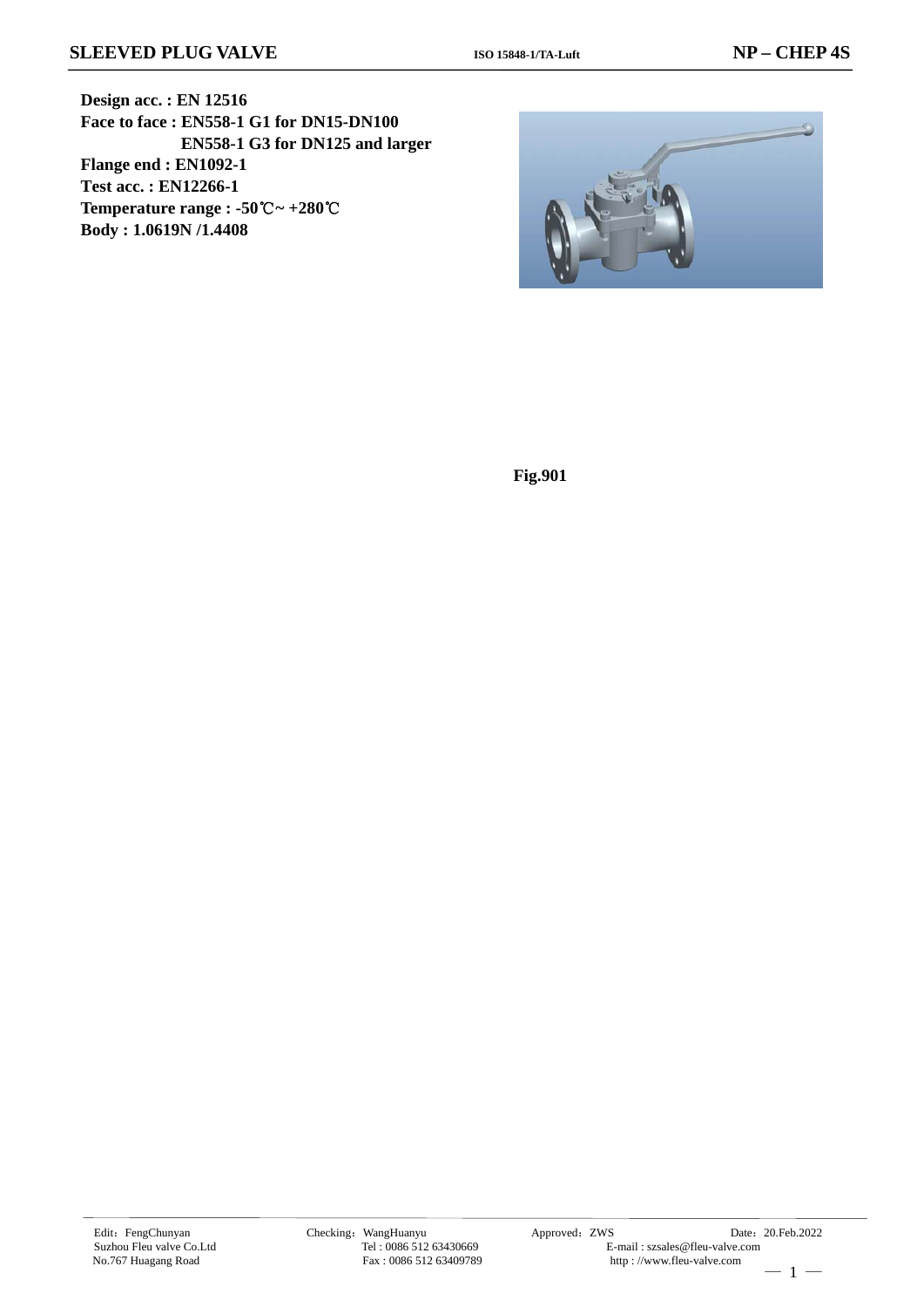## **SLEEVED PLUG VALVE ISO 15848-1/TA-Luft NP – CHEP 4S**



# 135.901 | PN40 | 1.0619N | DN15-DN600 153.901 | PN16 | 1.4408 | DN15-DN600 155.901 | PN40 | 1.4408 | DN15-DN600

**FIG. Pressure Material Range** 133.901 | PN16 | 1.0619N | DN15-DN600

-**Camprofiled body cover joint gasket**

-**360° degree portlip design toensure sleeve containment**

-**No cold-flow, deformation, or rotation of the sleeve**

-**Large shut-off area to assure long-lasting in-line sealing**

-**Dead cavity free**

- **-0 Leakage after 100000 cycle**
- -**FLEU 4S sealing system**
- -**Mounting-flange for actuators acc. to ISO 5211**
- -**ASME version available**

### **Technical Details**

| Carbon Steel 1.0619N, ASTM A216 WCB, 1.1138, ASTM A352 LCC/LCB                     |  |  |  |  |  |
|------------------------------------------------------------------------------------|--|--|--|--|--|
| Stainless Steel 1.4408, ASTM A351 CF8M, 1.4308, ASTM A351 CF8                      |  |  |  |  |  |
| DN15-DN600/1/2"-24"                                                                |  |  |  |  |  |
| PN10-PN40/150lbs-300lbs                                                            |  |  |  |  |  |
| -50 $^{\circ}$ C up to +280 $^{\circ}$ C                                           |  |  |  |  |  |
| Flanged End, Weld End                                                              |  |  |  |  |  |
| Different sleeve and packing materials, Firesafe, Actuation, Full and reduced port |  |  |  |  |  |
| ISO15848-1, TA-Luft/VDI 2440, DGRL 2014/68/EU, AD 2000, API607                     |  |  |  |  |  |
|                                                                                    |  |  |  |  |  |

# *FLEU* **4S stem seal System**

# 3. and 4. packing 1. Primary Seal to Atmosphere 360° port lips and high pressure ribs ensure Optimizes sealing integrity to Atmosphere the seat seal and primary seal to atmosphere. Stem packing depending on operating Plug is adjustable. conditions. Various packing as PTFE PFA, Viton, Graphite Packing adjustable if necessary 80  $\overline{a}$  $\mathbf{d}$ 2. Secondary Seal to Atmosphere Enabled wedge ring and plastic diaphragm design ensuring 2. protection to stem seal and body cover joint.